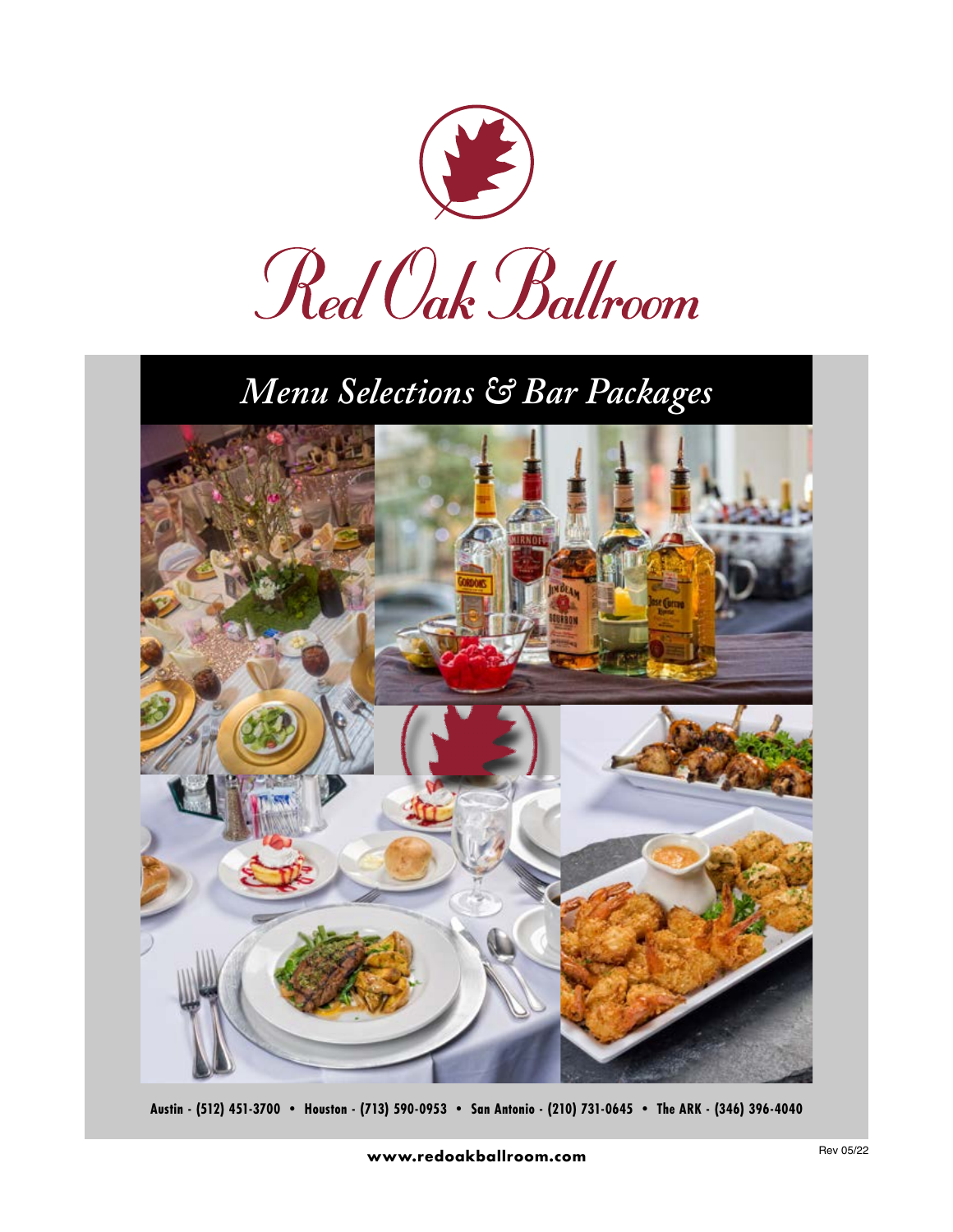

# *Entrée Selections*

*Beverage service includes iced tea and chilled water. Selections include choice of salad, starch, vegetable and garlic knots. Meals can be served as lunch or dinner and plated or buffet style. Requires a minimum of 25 attendees.*



## **Herb Crusted Parmesan Chicken**

Oven roasted chicken breast dredged in province herbs and shredded parmesan cheese finished with goat cheese, sundried tomato and a creamy basil cream sauce



#### **French Hunter's Chicken**

Slow-cooked bone-in chicken breasts with mushrooms, tomatoes with cognac, white wine and fresh herbs

#### **Mediterranean Chicken**

Sautéed herbed chicken breast topped with baby spinach, sundried tomatoes, kalamata olives, artichoke hearts, and feta cheese

#### **Chicken Piccata**

Pan seared lightly breaded chicken breast, white wine lemon sauce, sundried tomatoes, capers and herbed fettuccini

#### **Santa Fe Chicken**

Chicken breast stuffed with monterrey jack cheese and Hatch chiles, enhanced white wine cream sauce

#### **Chicken Avion Breast with Lemon and Herbs**

Roasted bone-in chicken breasts with fresh thyme and peppercorns served in a lemon au jus

Beef, Pork & More

#### **Grilled Fajitas**

Green chili and lime cilantro marinated strips of skirt steak and chicken breast, flour tortillas, grilled onions Pico de Gallo, shredded cheddar cheese, sour cream and sliced jalapeños

#### **Texas BBQ**

Select (2)- BBQ chicken, turkey, slow smoked brisket, spicy beef sausage or baby back ribs (off the bone) served with potato salad, coleslaw, baked beans, sliced white & wheat bread, pickles, sliced onions & BBQ sauce.

#### **Sirloin Meatloaf**

Oven-roasted sirloin meatloaf basted with a sweet and tangy chipotle glaze

#### **Flat Iron Steak**

6 oz strip steak served with a wild mushroom demi glaze



#### **Petite Filet**

Beef tenderloin medallion wrapped in applewood smoked bacon, wild mushroom demi glaze

**Classic Prime Rib with Au Jus and Horseradish Crème** Classic whole boneless prime rib is slow-roasted to perfection served with a horseradish crème.

**Continues >**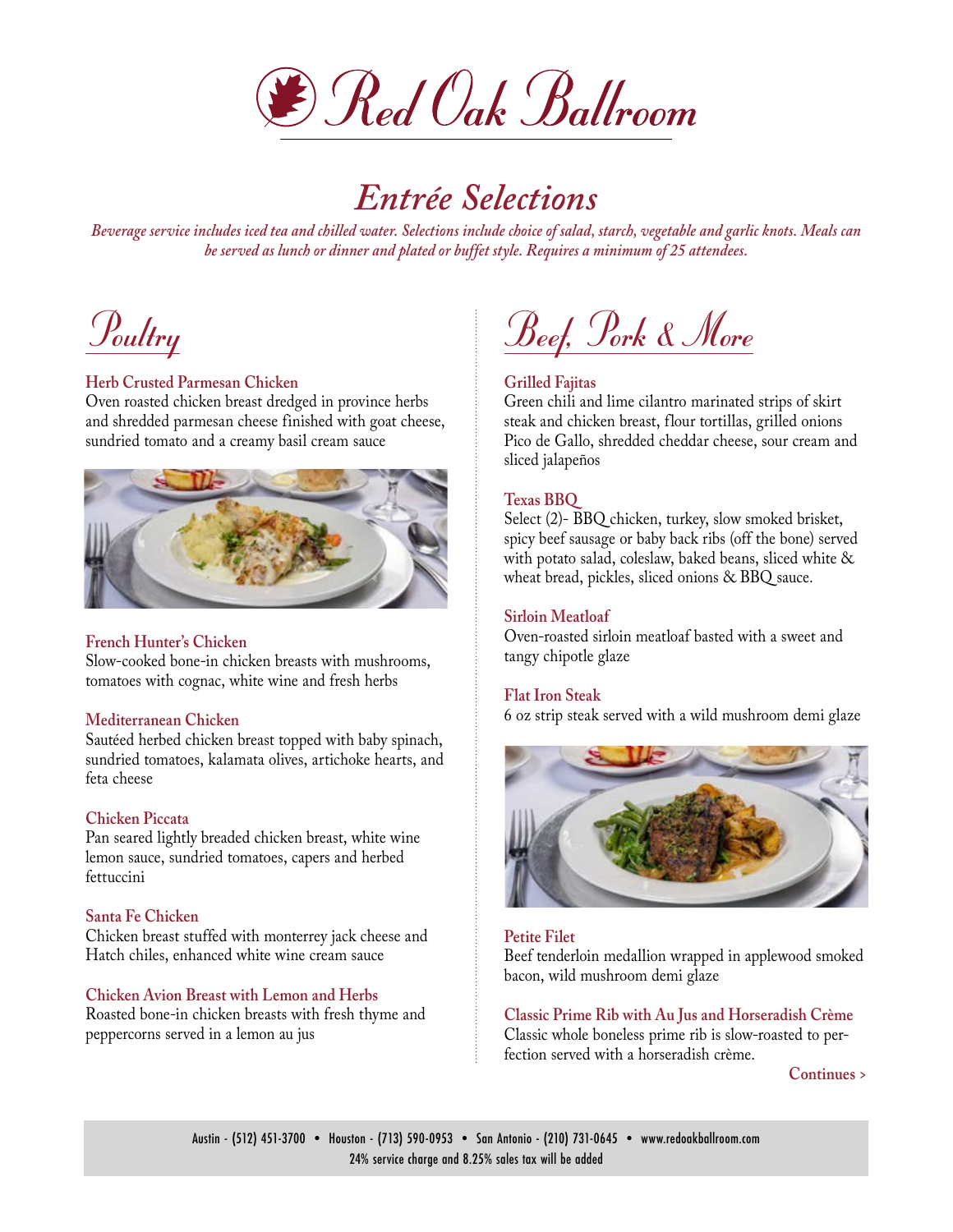

# *Entrée Selections - continued*

## **Brown Sugar Glazed Pork Chops**

Pan-seared pork chops coated with brown sugar and spices for a savory and sweet glaze

# **Bacon Wrapped Pork Tenderloin Medallions**

Seasoned pork tenderloin wrapped with applewood smoked bacon slices and baked to tender perfection

## **Braised Lamb Chops**

Garlic-rubbed lamb chops braised with rosemary, oregano and parsley served with garlic mashed potatoes

## **Garlic Braised Short Ribs with Rosemary**

Bone in beef short ribs slowly cooked in a red wine reduction with carrots, pancetta and rosemary served with garlic mashed potatoes

Fish & Seafood

**Honey Garlic Glazed Salmon**  Seared salmon fillets coated with a sweet and savory mix of honey, garlic, lemon and soy

#### **Baked Mediterranean Snapper or Red Fish**

Seared and baked red snapper fillets prepared with tomatoes, onion and black olives topped with feta cheese and minced parsley

## **Lemon Garlic Tilapia (gluten free)**

Pan roasted tilapia filet, white wine and tomato lemon garlic butter sauce



Vegetarian <u>Selections</u>

*Selections can be prepared vegan, vegetarian, nut free and gluten free for special dietary needs*

## **Stuffed Portabella Cap**

Grilled portabella mushrooms stuffed with feta cheese, slow roasted red peppers and grilled purple onions

## **Crispy Stuffed Eggplant**

Thinly sliced eggplant served with spinach, artichokes, sundried tomatoes and feta cheese

**Spinach and Gorgonzola Ravioli (Vegan & Vegetarian)** Served with tomato and pesto sauce

**Vegetable Haystack (Vegan & Vegetarian)** Mix of fresh seasonal vegetables layered with fresh herbs and pesto

**Grilled Cauliflower Steak (Vegan and Gluten Free)** Thick slice of cauliflower, served with chimichurri and garlic mushrooms

**Meyer Lemon and Three Cheese Ravioli (Vegan & Vegetarian)** With tomato crème and pesto

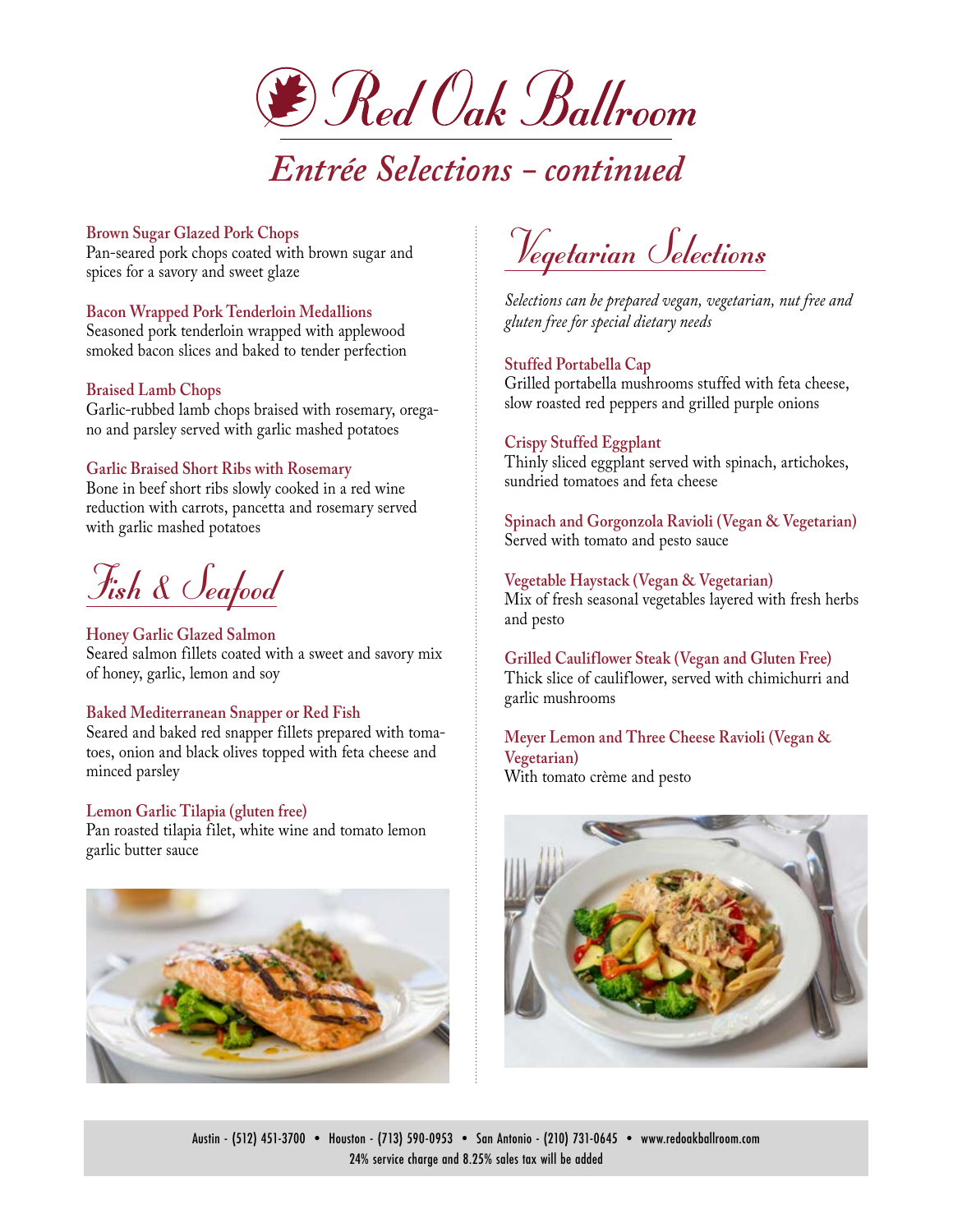

# *Entrée Starch and Vegetable Selections & Desserts*

Entrée Side Dishes

# *Starch Selection (Choose (1) One)*

- **•** Smashed yukon gold potatoes with garlic and parmesan
- **•** Texican street corn
- **•** Twice baked stuffed red potatoes
- **•** Artisanal cheese blend mac n' cheese
- **•** Cajun dirty rice
- **•** Jalapeno cornbread casserole
- **•** Lemon ricotta and spinach linguini
- **•** Mediterranean orzo salad
- **•** Mexican rice
- **•** Oven roasted fingerling potatoes
- **•** Gruyere potato gratin
- **•** Seasonal risotto
- **•** Simply rice
- **•** Wild rice pilaf

# *Vegetable Selection (Choose (1) one)*

- **•** Brown sugar balsamic sweet potatoes
- **•** Creamed spinach gratin
- **•** Grilled summer squash with feta and mint
- **•** Harvest julienne vegetables
- **•** Lemon parmesan grilled asparagus
- **•** Mashed cauliflower with roasted garlic
- **•** Oven roasted root vegetables
- **•** Roasted brussel sprouts with bacon and onion
- **•** Sautéed green beans with lemon and garlic
- **•** Seasonal roasted vegetables

# Dessert Selections

# *Sweet Treats (Per Person Pricing)*

- Triple chocolate layer mousse cake
- Carrot cake with a smooth cream cheese icing
- Italian cream cake with toasted coconut, pecans and cream cheese icing
- Assorted petit desserts: (3 pieces per person) miniature cream puffs, strawberry cream napoleons, chocolate petit fours, vanilla mouse tarts topped with fresh berries
- New York style cheesecake drizzled in a decadent chocolate sauce
- Mocha mint cheesecake
- Salted caramel cheesecake
- Tiramisu and fresh raspberries
- Assortment of freshly baked cookies and delicious chocolate brownies

**Requires a minimum of 25 attendees. Choose (1) one per 25.**

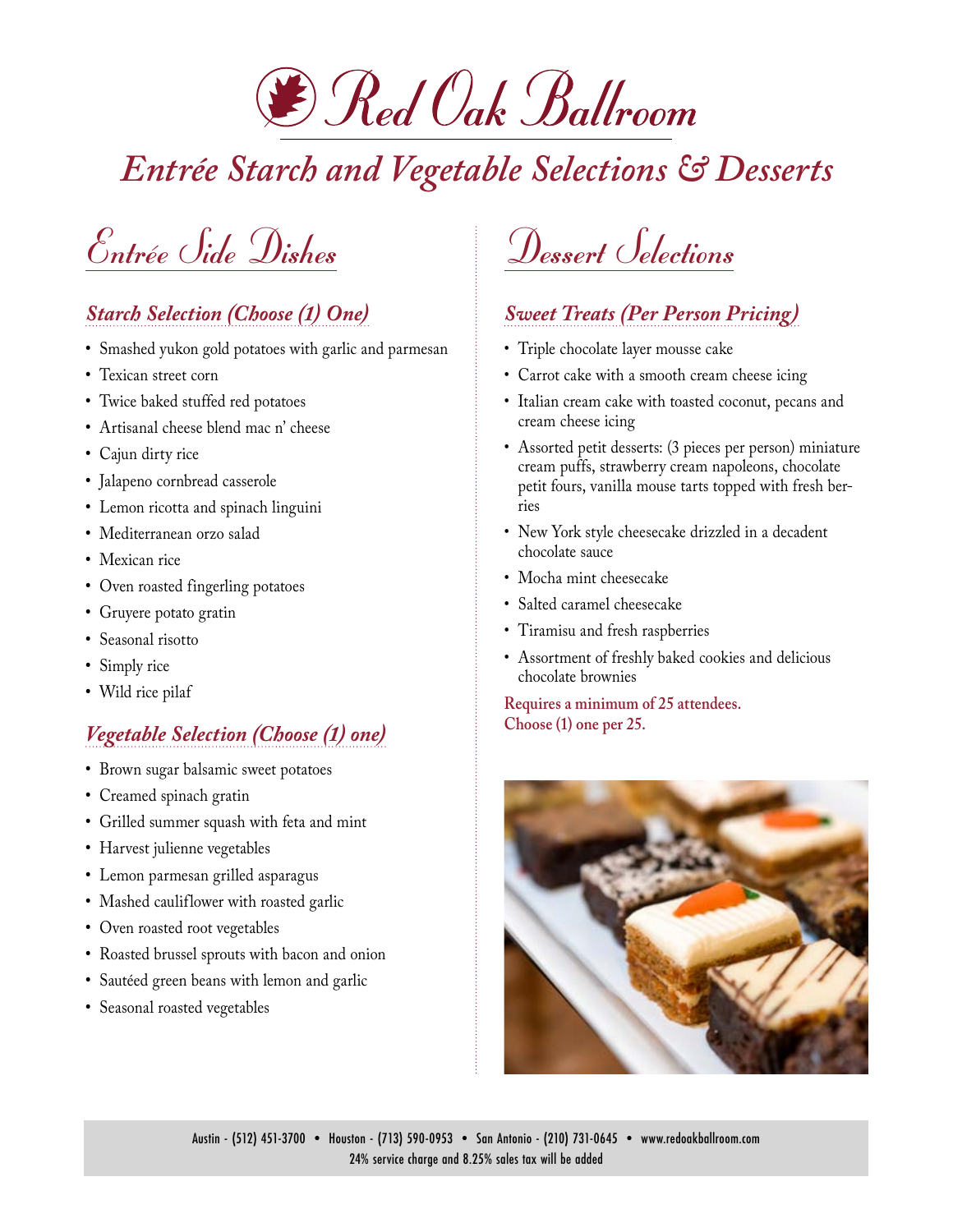

# *Fresh Soups*

*Soups can be served as 3 oz shooters or 12 oz bowl (Per Person Pricing – Choose (1) One per 25 guests)*

- Creamy leek & potato with finely chopped chive and a drizzle of cream (gf, v)
- Herb spiced mediterranean lentils with carrots and tomatoes
- Spicy sweet corn vegan with jalapeno and cilantro
- Home-style tomato bisque with basil and fresh garlic
- Red pepper gazpacho with tomatoes, cucumbers and Vidalia onion
- Chilled cucumber with diced red peppers and sliced almonds
- Butternut squash with bacon and crème fraîche
- Wild mushroom with sherry & thyme
- Broccoli cheddar
- Creamy New England clam chowder

*Can be served with lunch, dinner or as hors d'oeuvres. Requires a minimum of 25 attendees.*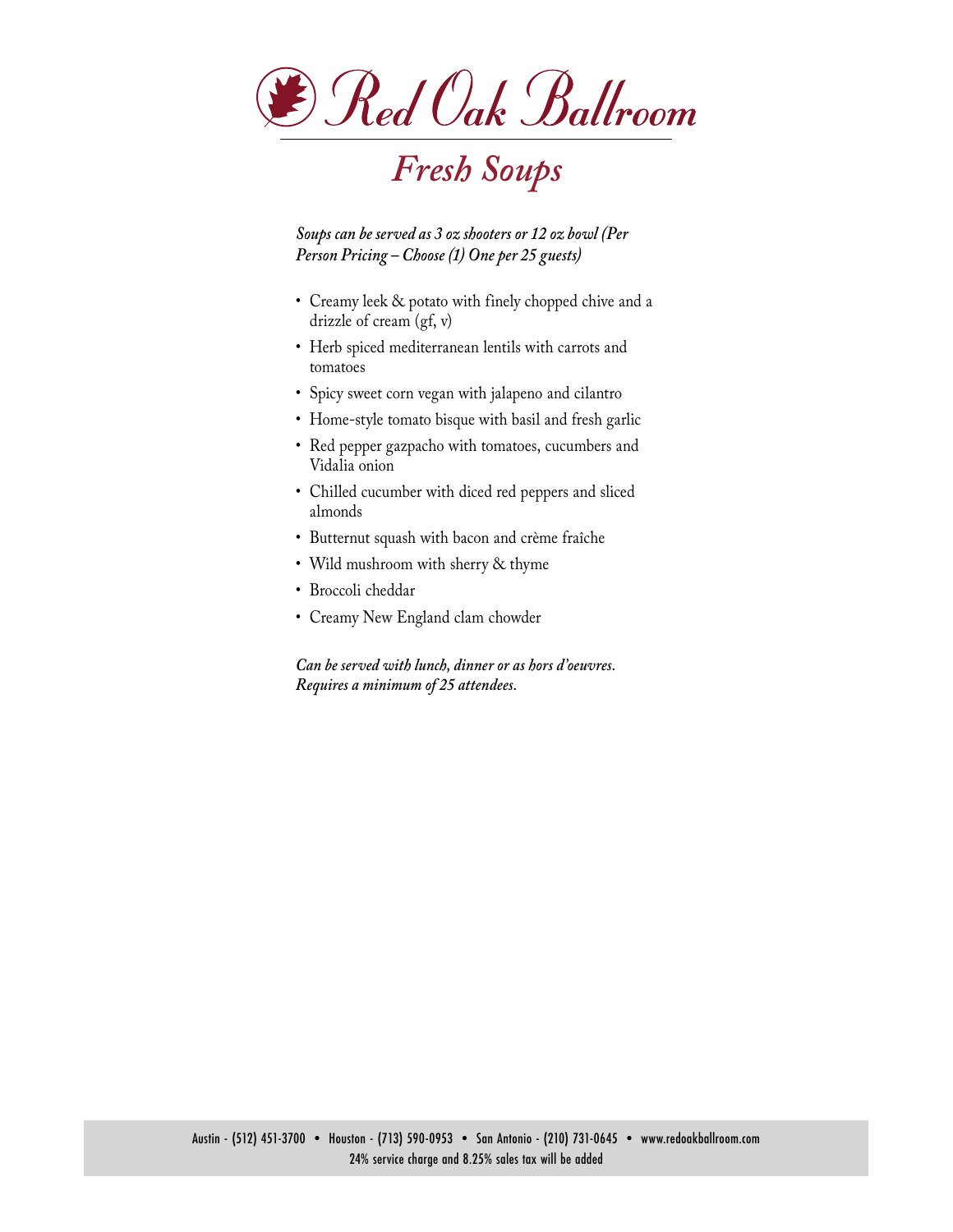

*Build Your Own - Self-Serve Bars*

Build Your Own

# *Mashed Potato Martini Bar*

Served with various toppings: butter, sour cream, shredded cheddar cheese, green onions, bacon bits, sautéed mushrooms and onions choice of cream peppered gravy, traditional brown gravy or creole tomato gravy

# *Italian Feast Pasta Bar*

Served with marinara, alfredo, pesto garlic sauces. Complimented with garlic bread sticks and grated parmesan cheese. Choice of two pastas: penne, macaroni, fettucine, angel hair, cheese tortellini or spinach and cheese ravioli. Selection of two of the following: meatballs, italian sausage, chicken parmesan, chicken piccada, chicken marsala, garlic grilled chicken breast, grilled pork marsala or roasted garlic portabellas

# *Street Tacos Bar*

Chili lime chicken, pork carnitas, and piccadilly beef, cheddar and monterey jack cheese, cilantro, chopped onions, avocado, lime and various salsas

# *Mac n' Cheese Bar*

Artisan cheese blend mac n' cheese served with various toppings: spicy smoked sausage, applewood smoked bacon bits, crumbled bleu cheese, fried onions, green onion, sautéed wild mushrooms, green peas and pickled jalapenos.

# *Crostini Bar*

Garlic and herbed ciabatta, spinach dip, herb ricotta, olive tapenade, pesto, caramelized onion, arugula, prosciutto, and salami

# *Charcuterie Station*

Choose (3) Wild honey drizzled brie, smoked gouda, blue cheese, aged cheddar, provolone

#### Choose (3)

Prosciutto wrapped cantaloupe, cured salami, air-dried pork sausage, sliced french-style dry cured ham, chorizo, salami

All charcuterie boards served with mixed nuts, candied pecan, dried apricots, and a variety of gourmet crackers

#### *25 person minimum*

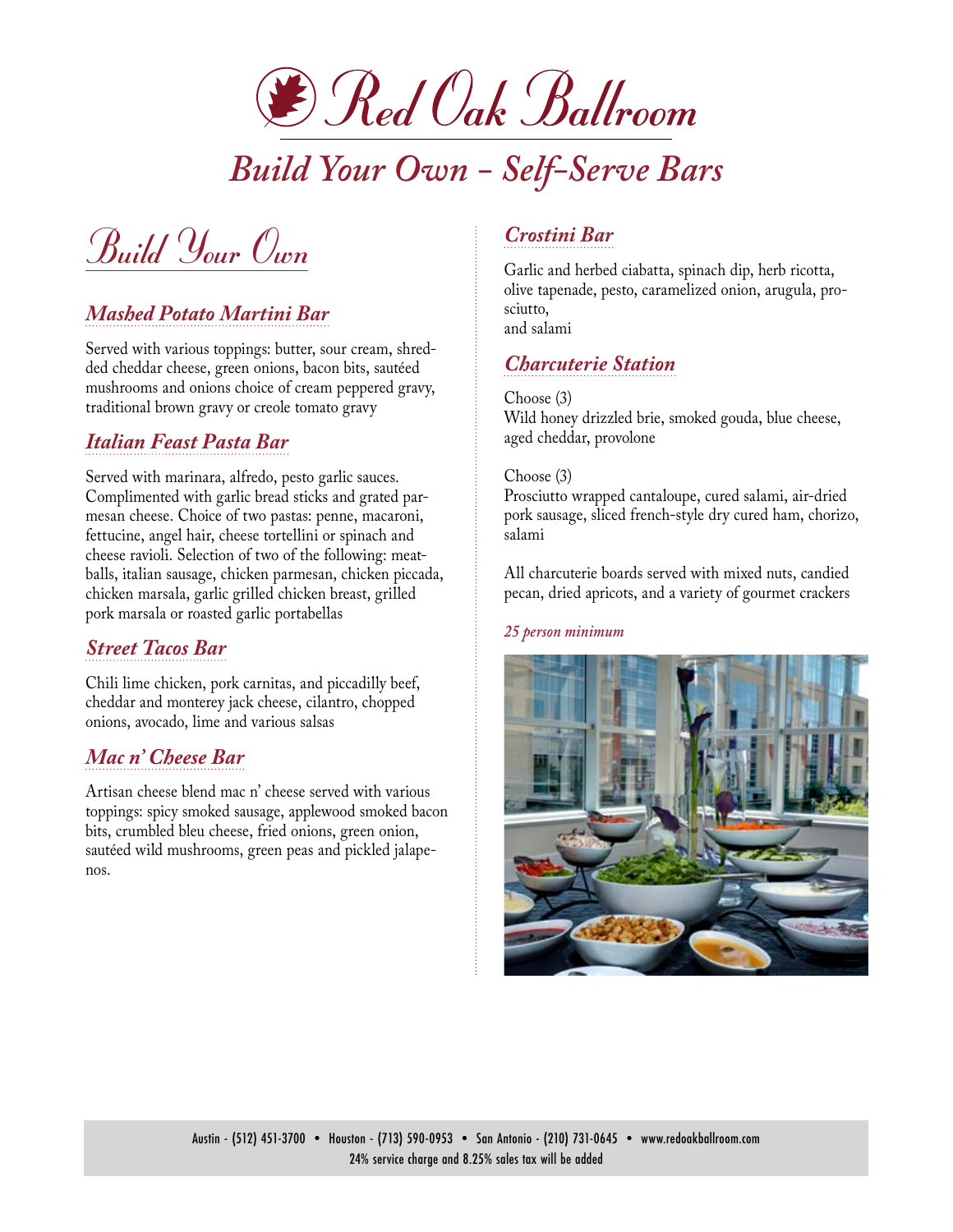

# *Action & Carving Stations*

Carving Stations

# *(Per Person Pricing)*

Each station is served with variety of petite rolls and Dijon Mustard

# *Tier 1:*

- Braised Short Ribs with BBQ sauce
- Prime Rib with horseradish crème and au jus
- Beef Tenderloin with horseradish crème
- Turkey Breast with brown gravy and garlic aioli

# *Tier 2:*

- Pork Loin with green peppercorn brandy crème sauce
- Rack of Lamb with mint jelly
- Bourbon Glazed Ham with pineapple chutney



Action Stations

# *(Per Person Pricing) Grilled Cheese Station*

Mini Grilled Cheese Sandwiches on rye, white or wheat

- Choose From: Cheddar, Swiss, Muenster or Provolone
- Choose From: Mango Chutney, Sliced Apples, Ranch Sause or Sliced Tomatoes
- Choose From: Bacon, Turkey or Ham

# *Tater Tot Station*

Delicious warm tater tots served with choice of:

- Cheese Sauce
- Chopped Bacon
- Sour Cream
- Shredded Chicken
- Pico De Gallo
- Green Onions

# *Sweet Dipping Station*

Mini Donuts, Churro Bites and Pretzel Sticks – service with choice of:

- Carmel Sauce
- Chocolate Sauce
- Powdered Sugar
- Candy Sprinkles
- Crushed Mixed Nuts
- Whipped Cream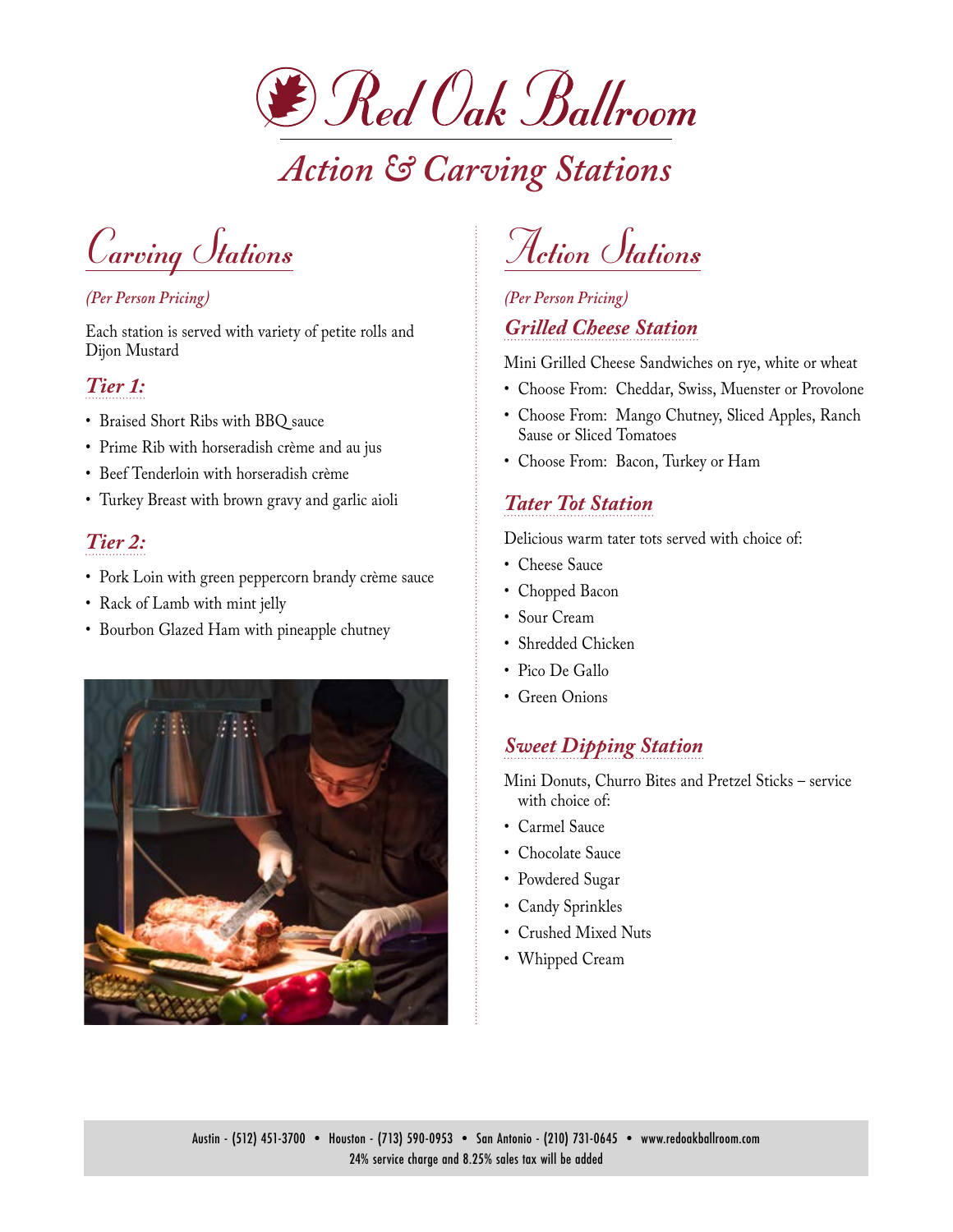

# *Hors d' Oeuvres*

Tier One - Hors d' Oeuvres

# *(Per Dozen Pricing)*

- **•** Sesame chicken, beef or shrimp satays with spicy hoisin dipping sauce
- **•** Crispy stuffed asparagus wrapped in phyllo
- **•** Ham and gruyere pinwheels with poppy seed glaze
- **•** Meatballs with spicy tomato sauce or sweet asian sauce
- **•** Oven roasted turkey bites with thinly sliced turkey breast with melted cheddar and topped with a banana pepper
- **•** Mini BLT bites with house made aioli, crumbled bacon, cherry tomatoes and tender lettuce
- **•** Creamy spinach and bacon pinwheels with mozzarella and parmesan cheeses
- **•** Mini chicken parma bites with mozzarella cheese and house made marinara
- **•** Spring rolls with sweet and spicy dipping sauce
- **•** Gulf shrimp served over cheesy grits
- **•** Spicy piccadilly beef, vegetarian or shrimp empanadas served with spicy chipotle dipping sauce
- **•** Phyllo wrapped cheese and spinach spanakopita
- **•** Bacon wrapped, bleu cheese stuffed dates
- **•** Toasted pine nut hummus with olive oil, spices and fresh black pepper



# Tier Two - Hors d' Oeuvres

# *(Per Dozen Pricing)*

- **•** Smoked salmon with citrus-caper cream cheese in puff pastry
- **•** Lollipop lamb chops with herbs and capers and tomato jam
- Mini beef wellingtons en croute
- **•** Coconut crusted shrimp with spicy pineapple sauce
- **•** Roasted shrimp and brie in phyllo cups
- **•** Sweet and tangy pulled pork with caramelized onions and mozzarella
- **•** Lollipop chicken drumsticks with siracha honey sauce
- **•** Mini crab cakes with spicy remoulade
- **•** Jumbo gulf shrimp wrapped in prosciutto
- **•** Quail bites wrapped in bacon with sweet glaze

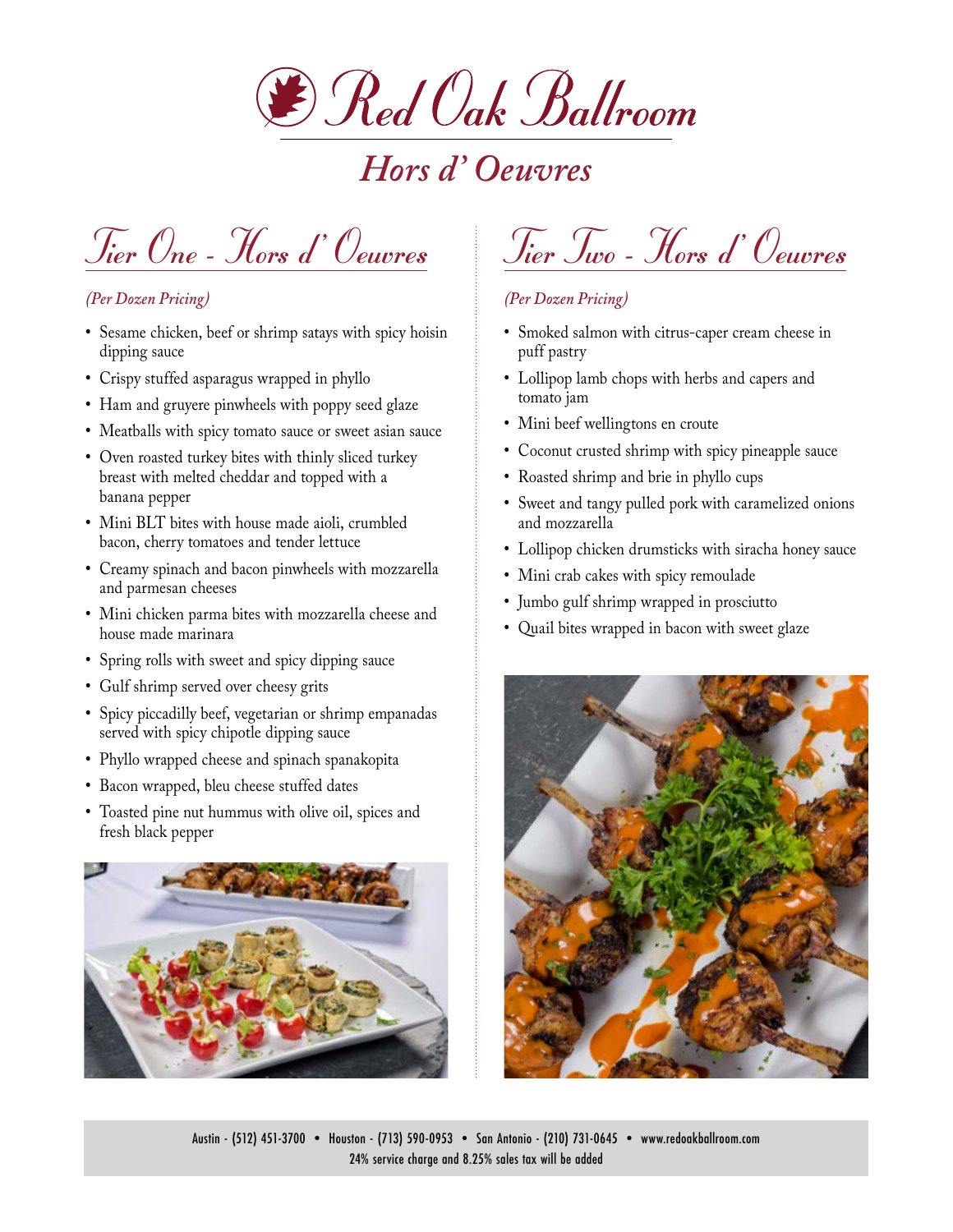

*Trays, Platters & Dips*



### **(per person pricing)**

- Assorted fresh seasonal vegetables with creamy house made dipping sauce
- Assorted fresh seasonal fruits and berries
- Italian antipastos with assorted meats and cheeses, olives, peppers and vegetables
- Norwegian smoked salmon with chopped egg, lemon, capers, red onion and cream cheese
- Chilled shrimp platter with spicy cocktail sauce and lemon
- Assorted imported cheeses with fresh fruit
- Assorted domestic cheeses with fresh fruit
- Warm assorted sausages with caramelized onion bacon jam and spicy roasted red pepper sauce
- Caprese fresh tomato and mozzarella with fresh basil, sea salt and balsamic glaze
- Assorted fresh deli meats and cheeses with olives, mini pickles, spicy mustard and garlic aioli
- Crispy chicken tenders with honey mustard and barbeque sauce



# Cheese Tortes

Served with Assorted Crackers and Sliced Baguettes

- Bacon bleu cheese and parmesan
- Cheddar jalapeno and bacon
- Pimento chipotle and garlic
- Goat cheese sundried tomato and pistachio
- Prosciutto spinach parmesan and pine nut
- Baked brie en croute wrapped in puff pastry with roasted fruit

# Party Dips

Served with Assorted Crackers and Sliced Baguette

- Hot spinach, crab and artichoke heart dip
- Artichoke parmesan dip
- Garlic, roasted red pepper or traditional hummus
- Warm creamy crab dip
- Warm buffalo chicken dip